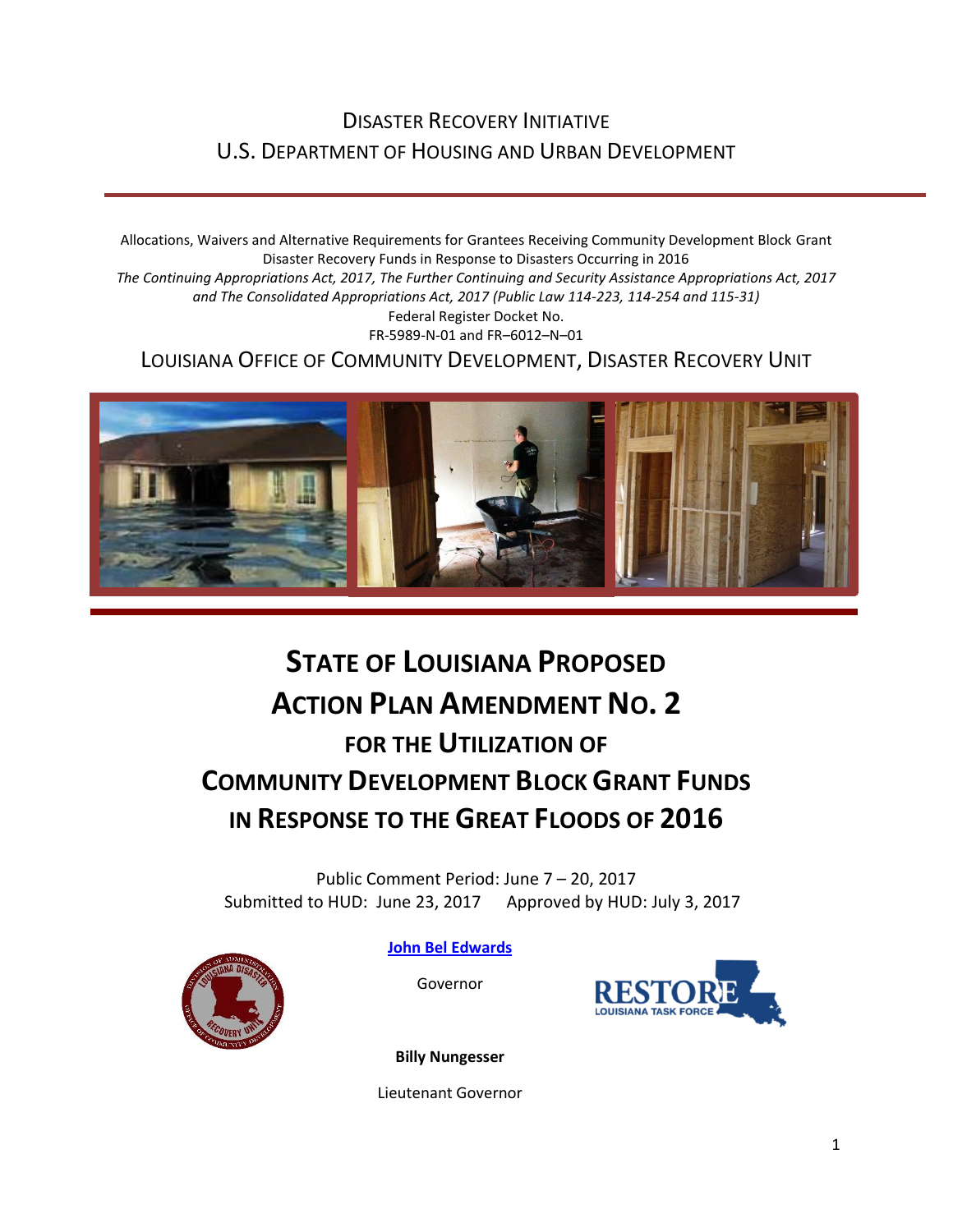# 1. Summary of Changes

This Action Plan Amendment No. 2 modifies the income requirement for the Rapid Rehousing Program, and authorizes the program to pay for temporary lodging expenses for households at immediate risk of homelessness.

| <b>State of Louisiana CDBG-DR Total Allocation</b>              |                 |
|-----------------------------------------------------------------|-----------------|
| <b>Total Allocation</b>                                         | \$1,656,972,000 |
| Restore Louisiana Housing Programs                              | \$1,423,693,120 |
| Homeowner Program                                               | \$1,293,693,120 |
| Rental Housing and Homelessness Prevention Programs             | \$130,000,000   |
| Restore Louisiana Economic Recovery and Revitalization Programs | \$62,000,000    |
| Infrastructure Program (PA Match)                               | \$105,000,000   |
| <b>Administration and Planning</b>                              | \$66,278,880    |

## 2. Proposed Use of Funds

| <b>Eligible Activity</b>  | HCDA Sec. 105 (a)(4), 105(a)(8)                         |
|---------------------------|---------------------------------------------------------|
| <b>National Objective</b> | Benefit to low- to moderate-income persons, Urgent Need |
| <b>Program Budget</b>     | \$16,000,000                                            |
|                           |                                                         |

### **Proposed Use of Funds and Maximum Award:**

As described in Action Plan Amendment No. 1, the state's Rapid Rehousing Program funds could be used for up to 24 months of the actual costs for rental assistance, security and utility deposits, rental and utility arrearages, application and background check fees charged when applying for housing. Now that FEMA is ending its Transitional Sheltering Assistance (TSA) Program, it has been determined that more than 50 households will be at great risk of homelessness as they secure long-term rental housing. In order to prevent these households from becoming homeless, the state seeks to also allow temporary lodging expenses, including hotels and motels, as an eligible expense.

**Eligible Applicants:** Displaced households at 80% AMI and below are eligible for the Rapid Rehousing Program. Additionally, all households enrolled in FEMA's Transitional Housing Assistance program as of May 29, 2017, regardless of income level, are eligible for temporary lodging expenses.

### 3. Public Comment

This Action Plan Amendment is considered substantial as it changes the income requirements, and thus the program beneficiaries. The formal public comment period for the plan begins Wed., June 7, 2017 and runs through Tues., June 20, 2017 at 5 p.m. Citizens and organizations can comment on this amendment via:

- The OCD-DRU website, http://www.doa.la.gov/Pages/ocd-dru/Action\_Plans.aspx;
- $\bullet$  Emailing them t[o ocd@la.gov;](mailto:ocd@la.gov)
- Mailing them to Disaster Recovery Unit, P.O. Box 94095, 70804-9095, Attn: Janice Lovett; or
- Faxing them to the attention of Janice Lovett at (225) 219-9605.

The plan will be translated into Vietnamese and Spanish to reach the limited English proficiency citizens in the impacted areas. Citizens with disabilities or those who need other technical assistance can contact the OCD-DRU office for assistance via the methods listed above.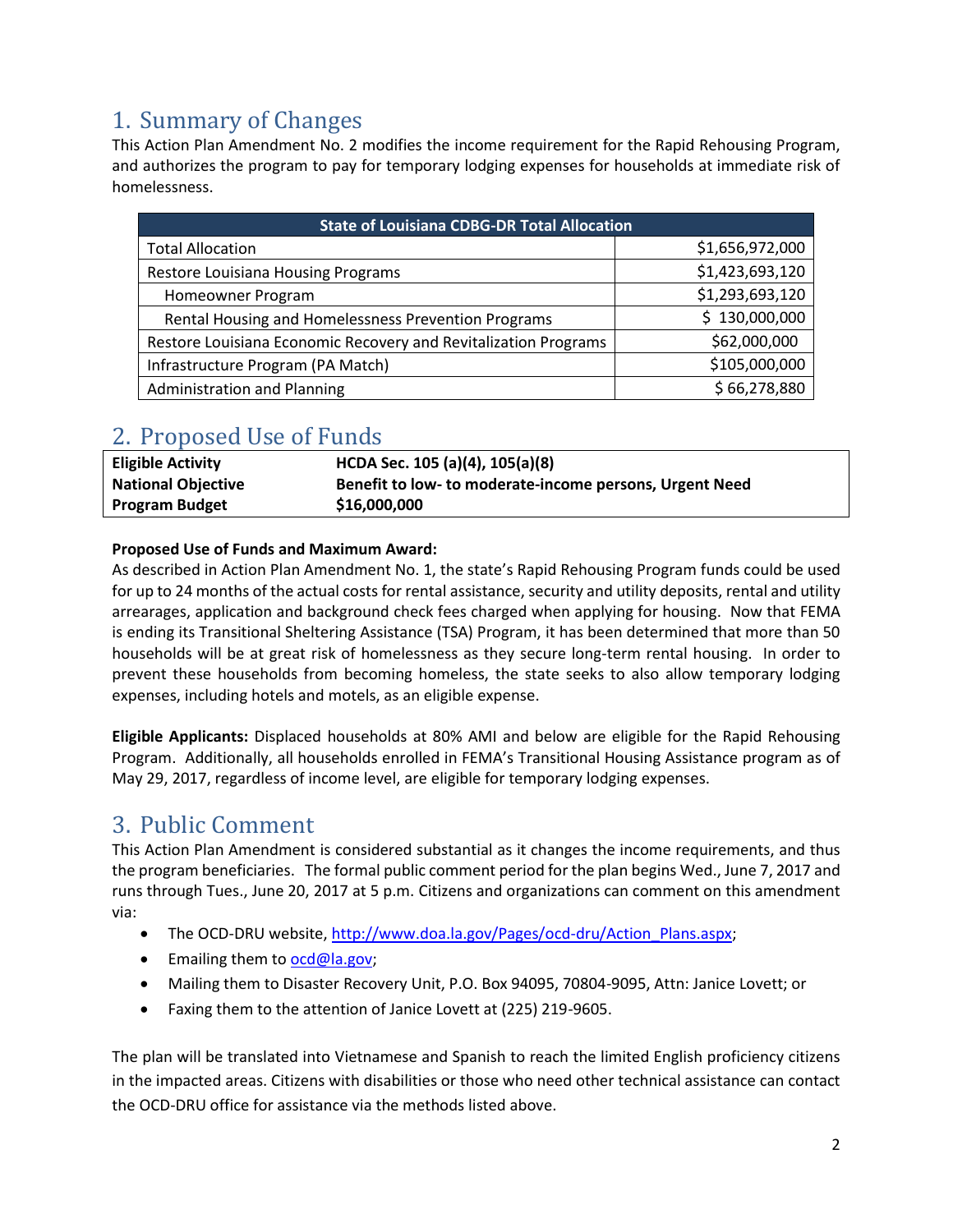### **Appendix 1**

#### **PUBLIC COMMENTS RE: APA 2 MASTER ACTION PLAN FOR RECOVERY FROM GREAT FLOODS 2016**

### **PUBLIC COMMENT**

My family along with probably several thousand other families had flood insurance to cover our homes in case of flood. I have submitted my survey for the distribution of the \$1.6 billion Community Development Block Grant and I am aware that we do not qualify for any of the first 6 phases of the program because we have flood insurance coverage. There are thousands of families with the same situation as we are faced with.

We understand that people who did not carry flood insurance on their property need immediate financial help or they will have no way to repair their homes. They may have to walk away from their homes abandon the place they have started and raised their families because for whatever reason they felt that there was no need for flood insurance. Hopefully they will be helped within the first 6 phases.

 That being said we who have carried flood insurance were forced to borrow money either from the SBA or private lenders in order to repair our homes. I don't know if the state is aware that the flood insurance adjustments are falling way short of the amount of money the contractors are charging to repair the homes. The difference is unbelievable. This is a wide spread problem that is forcing hardships on the families who thought they would have no problem repairing their homes.

 I know the \$1.6 billion can only go so far in helping flood victims and there is little hope that more money to help will be appropriated. I offer this idea that would help the thousands of families who do not qualify for any of the 6 phases. Since a huge percentage of these families had to borrow from the SBA if those SBA loans can be forgiven then those people would receive relief from the burden caused by the shortfall of their flood insurance. Congress may have to approve it but the money is already distributed and a pen stroke is the only thing needing approval.

 I think this would be achievable with the help of our congressmen and our governor. A lot of us are faced with a discrepancy that the flood insurance left us with and with no way to cover without borrowing the difference. It is a shame that we have to fight for the flood insurance money we were counting on. Most of us haven't even maxed out our policy coverage but yet have to borrow more.

 I would appreciate you forwarding this idea to the appropriate entity. Thank you in advance for your help. If there are any questions you may have about this idea please contact me.

**OCD-DRU RESPONSE: Thank you for your comment on the state of Louisiana's proposed Action Plan Amendment 2 for recovery from the Great Floods of 2016. OCD-DRU will include your comment and our response when we submit the plan to HUD for approval in late June.** Unfortunately, as you indicate above, at this time given the limited funds currently available, the first six phases of the program are designed to ensure that those homeowners who are most vulnerable and had no coverage at all receive help first. Once those families get at least some measure of assistance, the program will move through phases that reach increasingly larger groups. Of course, that is not to suggest that you were provided enough money to cover all damages or that anyone should be disadvantaged for having insurance. Please know that we're working tirelessly to secure additional dollars so we can open up those additional phases to serve homeowners like you.

In response to your comment regarding the flood insurance adjustments not matching the amount of assistance you need to complete the repairs to your home, assuming your policy coverage has not been maxed out, we encourage you to appeal to your flood insurance underwriter to have them re-evaluate